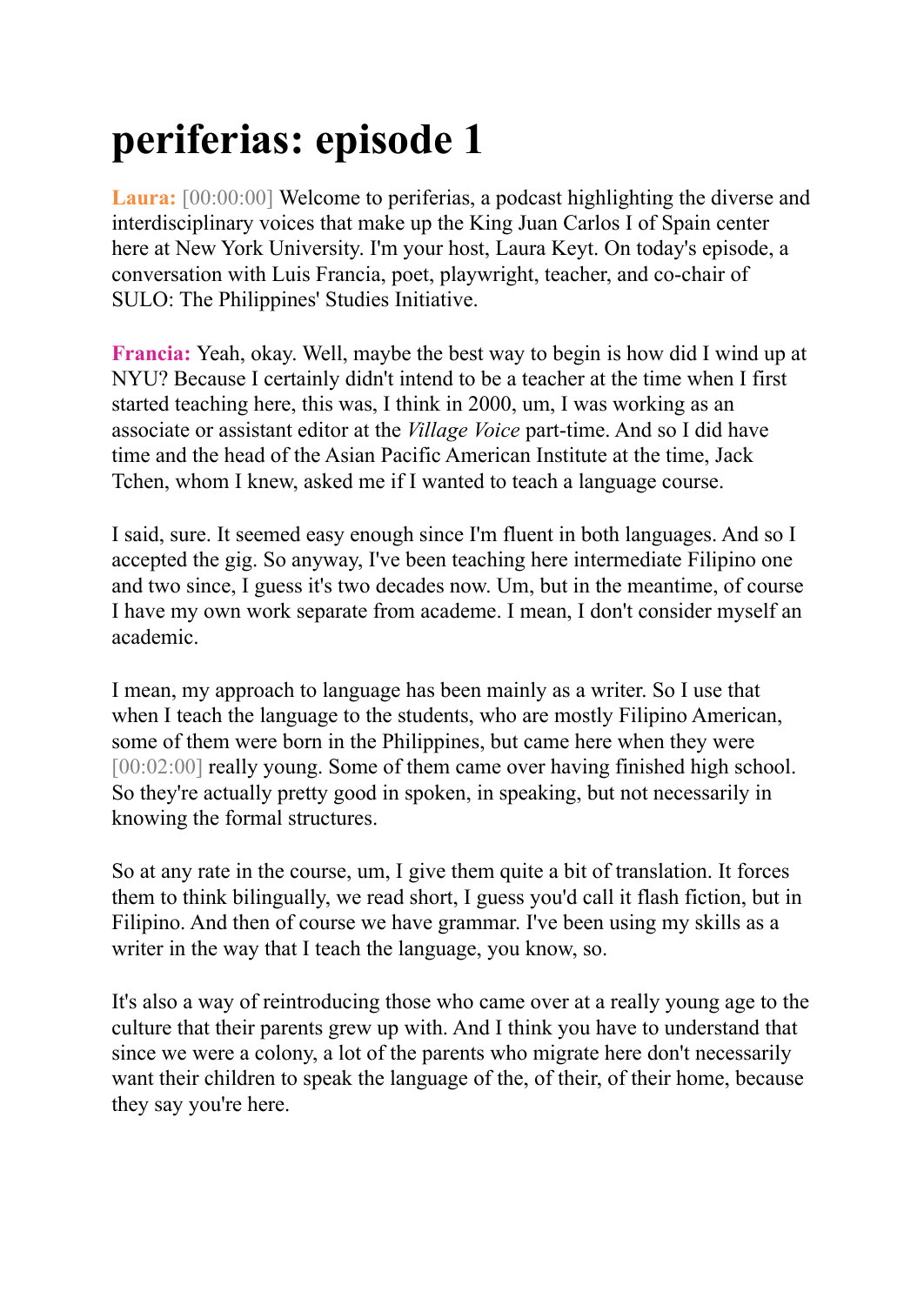You need to assimilate. So there's the burden of history that many of my students, um, consciously or not want to eject. And, and so it's a way of exploring their parents' background as well as reconnecting to maybe an imagined community as Benedict Anderson would put it. so anyway...

**Laura:** What do you --- feel about the concept of, or the utilization of heritage speaker as a category?

We use that in Spanish language pedagogy. Do you feel that that actually expresses who these students are and their experience with learning?

**Francia:** Mm, yes and no. I mean, [00:04:00] because heritage is kind of a fancy word, you know? I mean, it's not, because when I think of heritage, I think of this grandiloquent structure like a mansion you move in to.

And so I find it problematic, I just treat it as a language that they may have spoken when they were kids, or maybe not, because you have to understand the Philippines is an archipelago and Filipino, which is really the Tagalog, which is the main language because the capital is in Manila and the language in that region is Tagalog and that's become identical or the other way around Filipino has become like that.

Because with Tagalog, It's kind of like Spain, you have Castilian and you have the Basque region, you know, and I'm sure there are other languages. So, um, some of the students, their parents come from different regions in The Philippines. So you might technically consider them heritage speakers because officially their parents were supposed to learn what they would have considered the dominant language, you know, because certain areas of the Philippines view Manila as the Imperial capital, you know, it's kind of a replication of power structures that we were...

So yeah, I mean, I don't really use that term.

**Laura:** I think that it's beautiful, that you've referred to language as a mansion that you move into language is a, is a place like a house. And maybe we can talk a little bit now about the, your islands, um, Manila, Manhattan. You've lived here now for a very long time.

What do these places mean to you?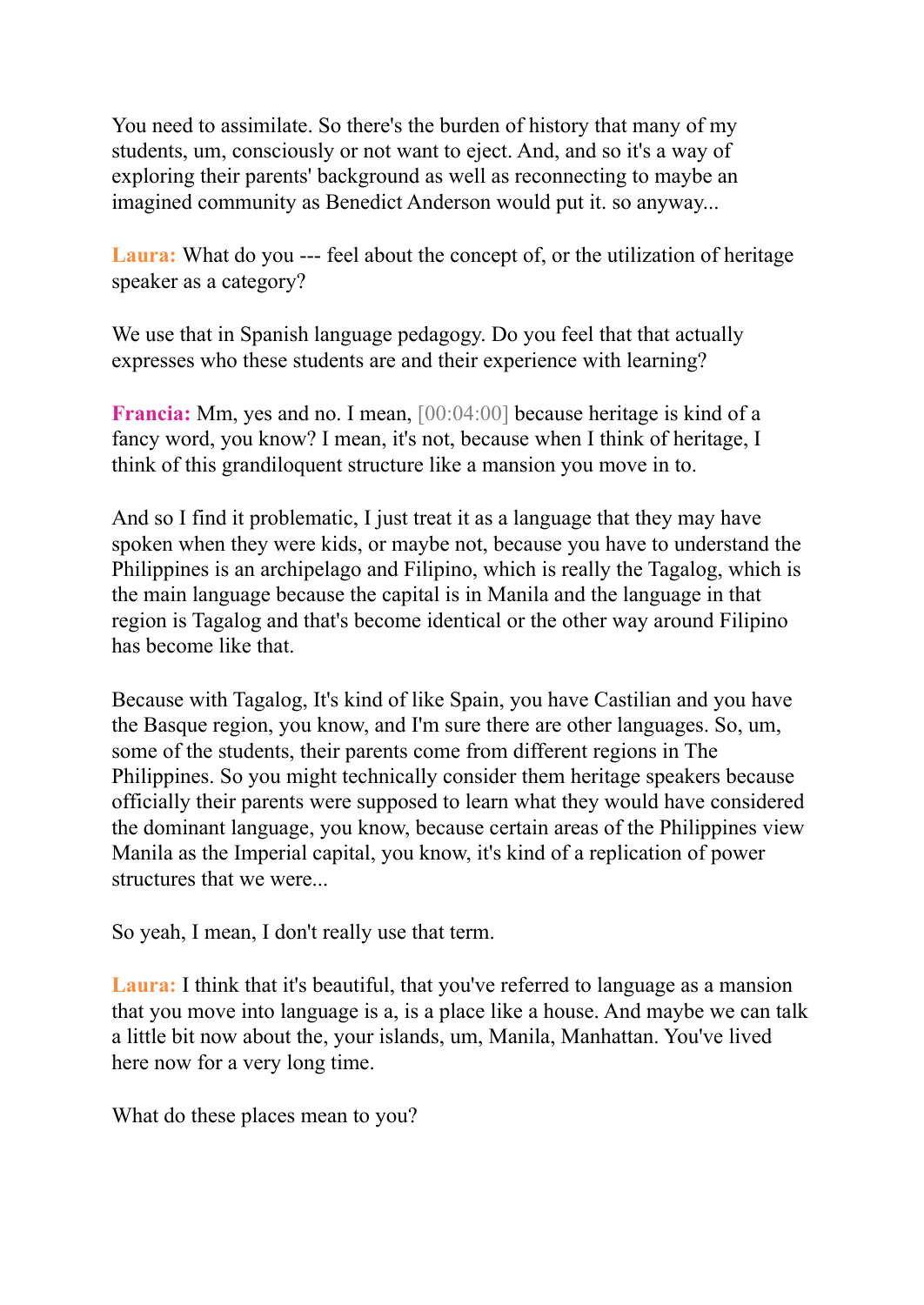**Francia:** I have my scars...

**Laura:** Are you a New Yorker now?

**Francia:** Absolutely. You know, there's a classic essay, but I think Edmund Wilson, he writes [00:06:00] about the three types of New Yorker: those who were born here and they don't really, from his point of view, appreciate it because they're used to it. Right? And there's the, uh, transplant from within the States who comee to New York because they've heard about it's alluring. And then there's the immigrant, you know, the one who was born overseas. And he says that uh, the second and the third are the ones who make New York because they can see what the native New Yorker may not see, and they come with a pain in their heart and a longing.

I read that essay when I first arrived and I said, this is ...describes accurately my feeling, I am a New Yorker in that sense of one who claims it, who may not have been born here, but who can navigate, you know, the different waterways and pathways, metaphorically, and literally that constitute this metropolis.

Somebody who comes here, who is a person of color, but also a former colonial subject,. Not formally because I was born when we were already independent, but the burden, and in some ways the benediction of having been a colonized subject, but it forces one to explore, uh, different infrastructures, metaphorical, spiritual, political, social.

That make up say my context, and the context of values people and students, you know, I guess this is a about way, but [00:08:00] yeah, I'm a New Yorker, very much so, you know...

**Laura:** Did you want to speak a little bit about mestizaje and the figure of the Mestizo, thinking about the global Pacific. And I'd like to hear you also speak a little bit about how you feel about language geographies also potentially connected to that question of the Mestizo and the mestizaje.

**Francia:** Yeah, that's a really interesting question.

And last Friday, we were talking about this with Vince Dias the guest speaker from Minnesota. One of the faculty co-teachers for this course is Puerto Rican. So she has a very different idea of mestizaje from what in the Philippines we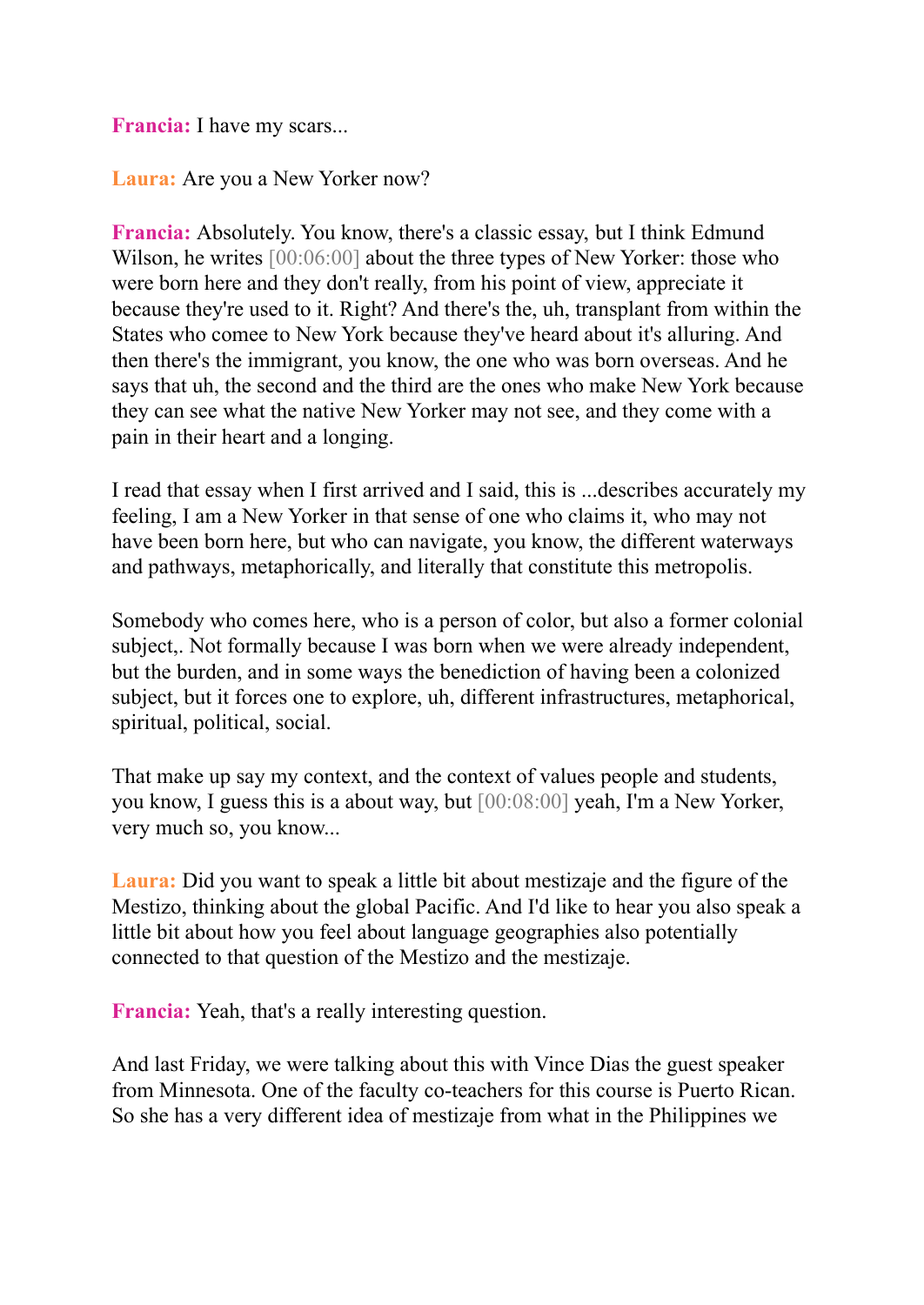would consider mestizaje, and Vince originally from Guam, uh, what his views were and in the Philippines being mestizo.

Ordinarily, if you tell somebody from the Philippines that somebody is mestizo, they will immediately link it to Spain, you know, because it's a Spanish word and mestizos in the hierarchy in the Philippines occupy a higher spot. As I think you'll find in Latin America, the closer you are to the looks of the former colonizer, meaning white. Um, the better your chances are in terms of mobility, but they're also different types of mestizo. There's the Chinesemestizo and there's the Afro Filipino. Those two kinds of mestizo-ness are not necessarily socially desirable. So there's a spectrum of mestizaje in the Philippines that may be absent in Puerto Rico [00:10:00] or Latin America.

Although Lauer did say in Mexico, they also kind of exclude the Chinese mestizos. Um, if I'm, if I was hearing her right. When you qualify and say so, and so is a Chinese mestizo it kind of devalues. Their status as Ms. Thesis. But if you were just to say, Luis is mestizo, which I am, then people assume immediately certain things about me that I'm privileged that, you know, I have certain education and educational pedigree that, you know, I would have it easier.

It's kind of the equivalent of white privilege here, but... the Chinese Mestizos in fact are now in positions of social and political prominence in the Philippines. So there's a kind of overturning so that in the world of business in the Philippines, the Chinese and the Spanish mestizos basically compete and they don't like one another.

And so that to me is interesting, you know, because they kind of positions themselves as both within, you know, the Proto-Malay main racial framework and without, you know, for them is the Chinese connection. And for the, we have families descended from the Spanish colonizers who are still... many of them still have dual Spanish citizenship.

And so, and then you have the tribes who are also seen as Filipino, but kind of beneath. So it's a [00:12:00] very complex portrait. When you talk of mestizaje in the Philippines. Um...

**Laura:** Yes. The other factor that I am really interested in is Catholicism, because not to jump ahead, but in *Black Henry*, I was so intrigued by the way that you're able to bring in these ideas about ritual and conversion, the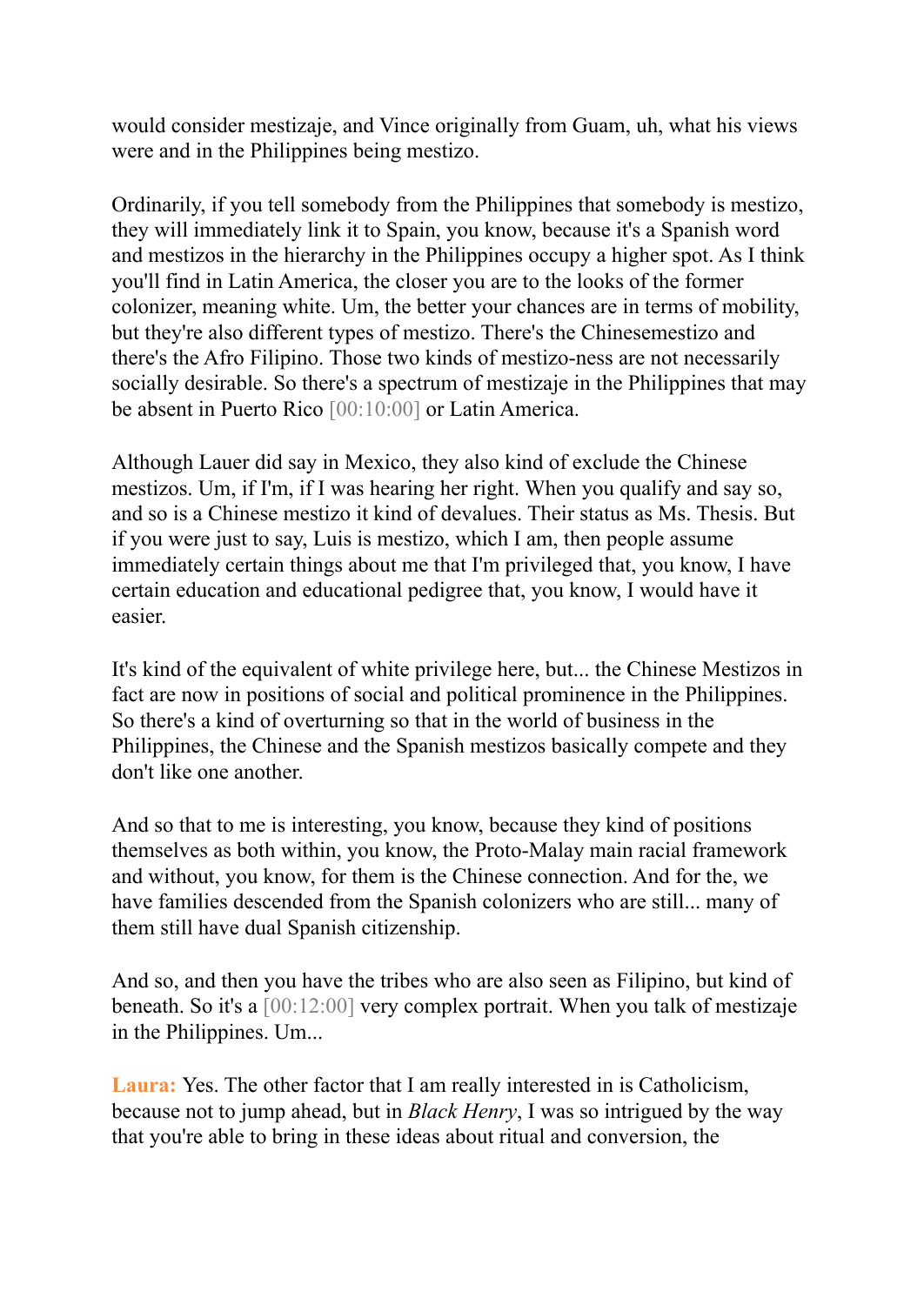Eucharist, you know, this is of particular interest to me as an Early Modernist, but---

**Francia:** Were you raised as a Catholic?

**Laura:** --- No, but, um, since I study Catholic Iberia, Counter-Reformation, it's, Catholicism's deep. And from what I understand, or the popular conception is that the Philippines are one of the most prominently Catholic nations in the modern world. So what role does that also have in the construction of, of the Mestizo figure and mestizaje, or in your own personal feelings about identity?

**Francia:** Um, very good question. Um, you know, I always say, uh, there are three marks of Spanish---Hispanization: the Fiesta, the siesta and la iglesia. And I always say the last is my least favorite. The church, because the church has always been, maybe it's changed, um, but basically identified with the colonial state during the Spanish colonial era, which lasted for 333 years.

There was no distinction between church and state. In fact, you could say that the friarlocracy. I'm not sure if I got that word correct---

**Laura:** I love it though!

**Francia:** They were the dominant power, why?

Because when they were assigned to the Philippines, I think this was the Franciscans, the Augustinians, the Benedictans, the Jesuits are a separate story because they were never Friars.

The Jesuits are always a seperate story!

--- Yeah, for good and bad! Um, they were there for the long haul, whereas the colonial officials, the [00:14:00] Governor General and the administrative bureaucrats, they were there for maybe five years. So the friars knew they were in power. They were, they could ignore the degrees-- the decrees from the Royal Court. To give you an example in, I think, 1861 Madrid, decreed that the schools in the--- las Islas Filipinas, should teach Spanish.

To the *indios*, you know, the derogatory term for the Filipinos and the friars ignored it, you know, they said well, you know, why would they need to learn Spanish if they might think they are equal. So there was this racial bias against the Indios learning the mother, what the Spanish considered, a superior tongue.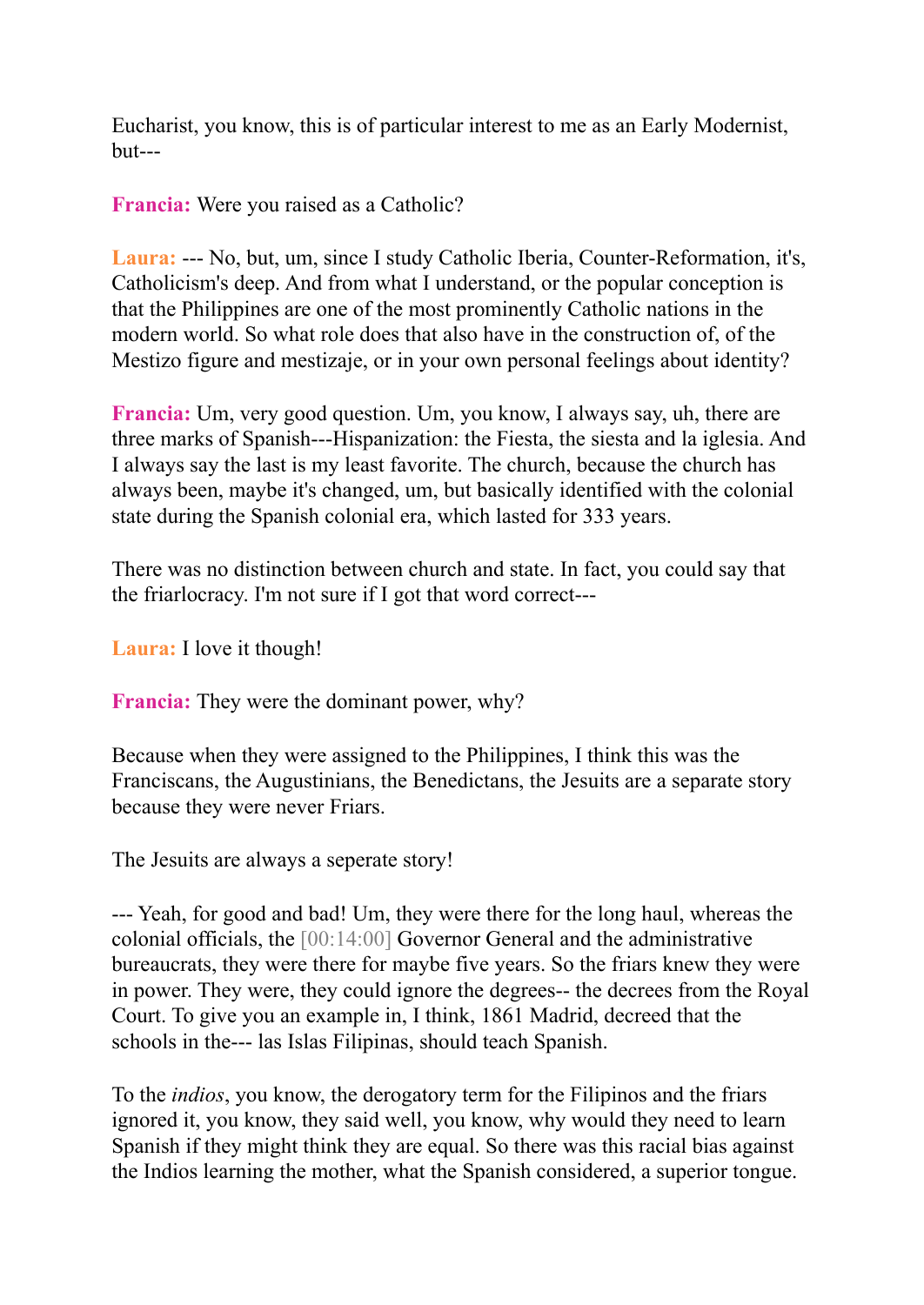Um, and they could do that because Spain and the King were far away and God was even further away.

And the civil administration officials couldn't do anything because, um, they would be the friars. Bright the king or pecan so that over. So the colleges say, listen, this governor general is a real pain. He doesn't know what he's doing. Please recall them. And very often, uh, they would, you know, get their wish.

So the friars were a dominant power. And so you have this situation where at the end of 333 years, I think only 5 to 7% of the population could speak and write Spanish. So whenever I meet people say from Latin America, they say, Hey, Luis, qué pasa, porque no hablas español? And I say, yeah, I speak enough. [00:16:00] And then they say, but so many Filipinos don't, then I'll have to explain it's because of the friars.

They didn't want us to learn Spanish. So when the US enters the Colo--, The Great Game as it was then known, they were smart enough to say, okay, we will teach you our tongue, English. We will open up the flood gates so that modernity will enhance your lives. And I guess they knew that part of the resentment of the Filipinas, you know, part of the reason for the revolution in 1896 was this standoff, this racial prejudice against the indios

and so the US formally said, we're all brothers and of course we know that it was just a ploy to win over the revolutionaries, as an ally and get them as allies against Spain, the Spanish American war, which then becomes the Philippine American War, which I hope you're aware of.

**Laura:** Yes, layered fictions...yeah, of course. Yeah.

**Francia:** But you know, a lot of Americans don't know that the Philippines became a colony, not so much because of the Spanish American war, but because of the Philippine American war, which lasted for, until 1913, it was more brutal and savage in the Philippines, than the Spanish American war.

So that's why Spanish lingers on in Filipino. We have so many words in Filipino that are really, um, what we would say loan words, but they're part and parcel of Filipino. Now, like we would say pantalón, zapatos, medias, you know, and it didn't [00:18:00] mean we didn't have pants or shoes, but the weight of Spanish, um, linguistic dominance meant that the native word for pants, which is Salawal, is basically excluded from the dictionaries and pantalón... so many items that kind of identify the Filipino as being modern, reflect the Spanish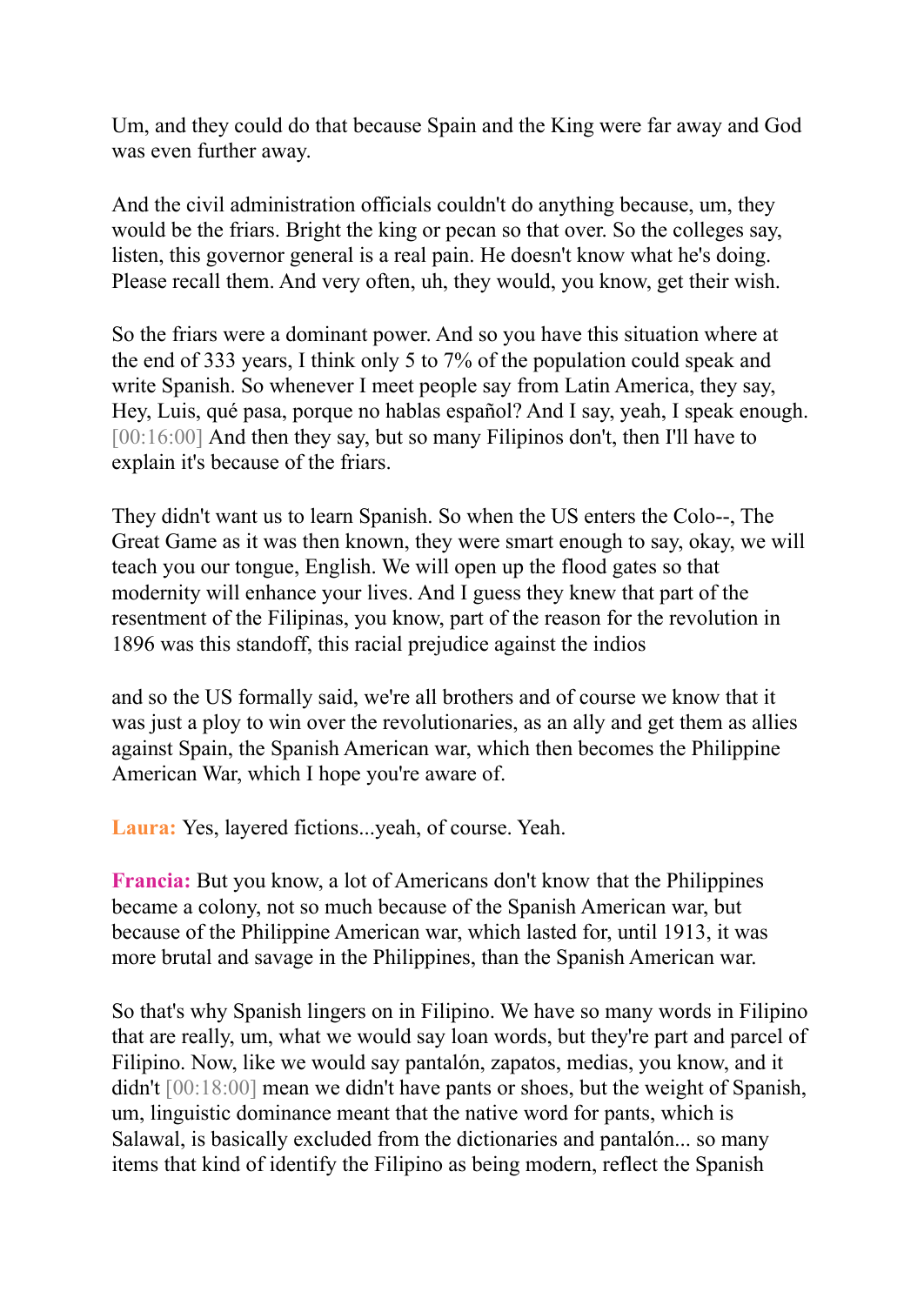occupation. So just looking at the language, you can see the different pathways from different languages. And so Spanish lives on in Filipino, but very few Filipinos can speaks Spanish as Spanish, but the Spanish descended family still speak. They pride themselves and speaking Spanish, which is great. For many of them, it's a way of kind of distancing themselves from the masses or what we call the Masa.

**Laura:** There's a question there also that you have a Spanish derived last name, just like many Filipino people do, choosing whether you want to do, how do you, I'm not actually sure how to say it in English like *voz inglesa* or *voz española*. Like if you pronounce it a Spanish way or the English way.

**Francia:** You know, I've thought of that and we pronounce it well, we, you know, my family pronounces it the Spanish way, Fr*a*ncia. Yeah. You know, like for inst-- and for a lot of Filipinos, they have to forego their pre Hispanic surnames because when you underwent conversion to Catholicism and you were baptized, you had to choose from a register, your Catholic name, which invariably was Spanish.

And  $[00:20:00]$  so the native name was consigned to the dustbin of history. However, in our case, we did have, I think my great great-grandfather on my father's side did come from Spain, and I imagine he was a poor, you know, rural man thinking I can make myself rich in the colonies the same way that many went to Latin America.

So he came and being Spanish, he acquired a lot of land from what my father was telling me and became fabulously rich, but which my grandfather lost. Unfortunately, he, my grandfather was, you know, Mestizo and a land owner, but he was a gambler, and he was very generous with his friends. If his friends borrowed money, he said, okay.

And he never collected. So to cover his own debts, he borrowed money from this family known for money lending. They were usurers and he couldn't pay it back, so they would get a piece of land until eventually most of the land that he had inherited was gone. And so my father, when he was growing up for a while was really rich, was his father started losing the lands because of gambling and being generous.

He wound up, you know, ordinary middle-class. Um, and there's an interesting story when I was in university. I dated a young woman whose family was that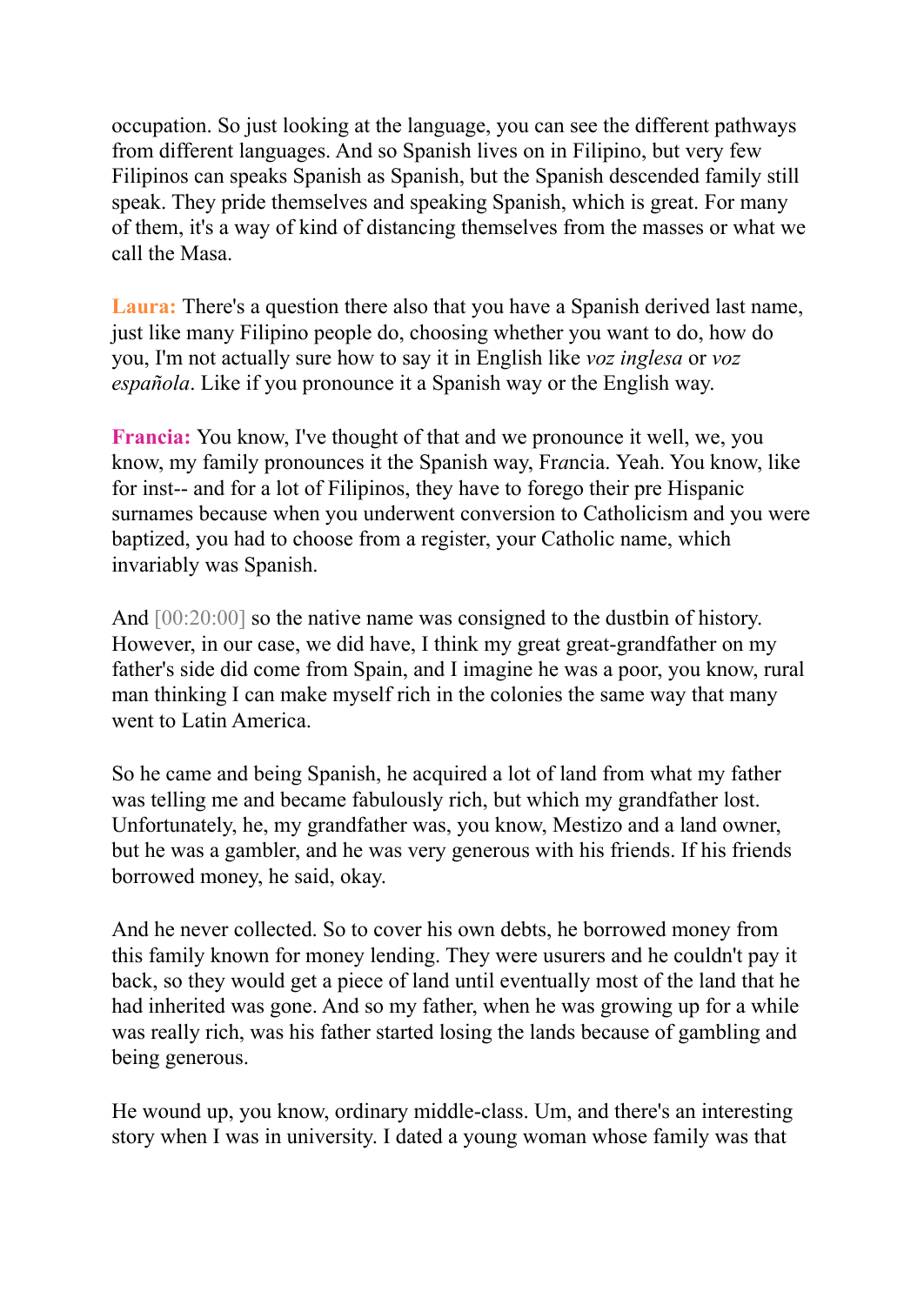loan sharking family. And when my aunt found out just [00:22:00] said, don't you dare date that girl! I said, why? Her family took our lands.

Laura: So this was happening, like in the, in the interwar period?

Um, yes.

**Francia:** Well, when I started dating of course, this was in the sixties, but yeah, my grandfather kind of started to lose the lands, yes. So I could have been rich and probably an asshole, you know, a warlord!

**Laura:** We may take a turn toward talking a little bit more specifically about your work. Maybe we can begin talking about *Tattered Boat*?

**Francia:** One of the difficult things about, um, naming a volume of poems is, you know, because poetry is say different, say from a novel, the novel with a unifying theme and narrative.

Whereas poetry, at least the way I approach is very different in multiple works that may reflect different perspectives. Um, and so I said, well, what kind of, what should I call the book? And there's a poem in here where the line, one of the lines includes tattered boat. Ah well, book of poetry is a kind of boat, you know, tattered means, uh, frayed, used, not in good shape, and that could reflect my life and my navigation through the rights and tribulations, the trials and tribulations of living.

People always ask me, Hey, Luis, you know why *Tattered Boat*? I said, well, read the book.

**Laura:** Well, I had wondered, I haven't read the entire collection, um, but I had wondered because for me, the adjective 'tattered', really invokes fabrics and clothing. And then [00:24:00] I think that's just a really beautiful juxtaposition thinking about a structure that is solid and that's meant to hold a being in water, right? That's meant to float the tattered-ness combining with that--- the invocation of fabric, I thought was---

**Francia:** that's so lovely because---

**Laura:** I'm not sure if that's what you meant but---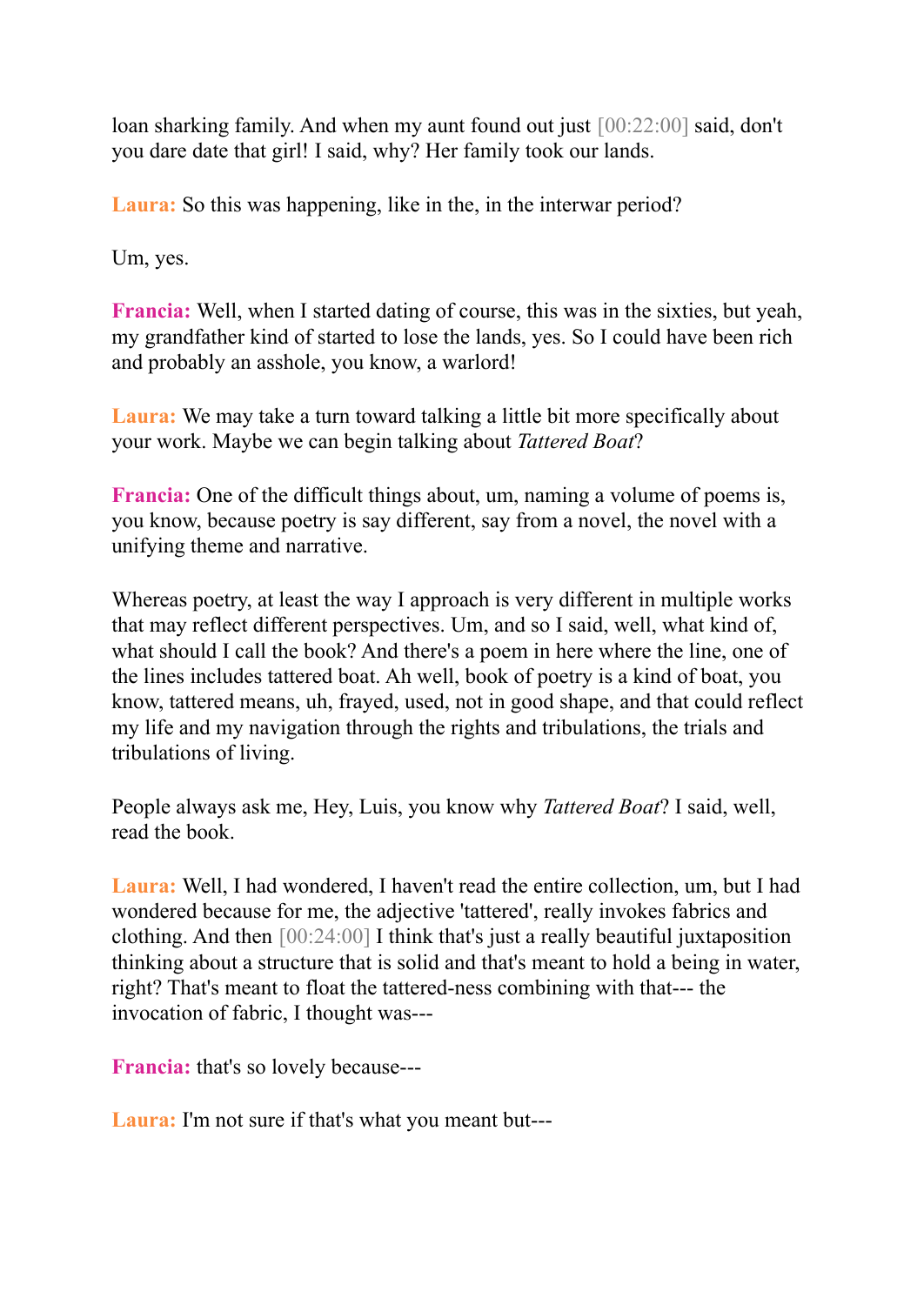---you know, like for instance, this sweater I'v had for like 20 years, it's an Irish fisherman's sweater. Friend gave it and it tells, you know, it's kind of holes that you don't necessarily see, so it's tattered, but I love it, you know, because it's been with me, um, since 2000, I believe so.

**Francia:** Yeah. So I'm glad you brought that up. So, anyway, this is the poem, "Tattered Boat"

Bird sang. I tried singing back, / Took the littlest part.

Bird sang sharper and I turned way.

Is my dementia in overdrive or / Do I simply take to heart the / Bleak notes of a song?

I can lie about having known / Better things and now know / Only disappointment.

I sit with my coffee and wish / The bird would fly away, for its / Music is odd, though I am / Older now and odder still, an

Other bent inside himself, the past / In ribbons, morning and myself a

Tattered boat adrift on a / Nonexistent river.

That's "Tattered Boat".

There's another poem, if we're going with the aquatic imagery, uh, this one, actually I wrote because of the, this horrific storm we had, that was the strongest storm so far in the 21st century. Yolanda. It was like 200 miles per hour winds. And as you, as you may know, the [00:26:00] Philippines holds the dubious world records for the number of tycoons every year, 20 or 21 on the average spring from this part of the Pacific.

In the, uh, central part and always it will be horrific, but this particular storm was beyond the pale and okay, it's called "Gathering Storm"

Winds of sound will blow down your walls/ to render your rooms as desolate as the moors. / Who can contain the storm that gathers each / day from the multitudes of mouths, the mouths / of those who have loved and bled and wept? / Each name rides the hurricane, each name / brings an echo, a wound that /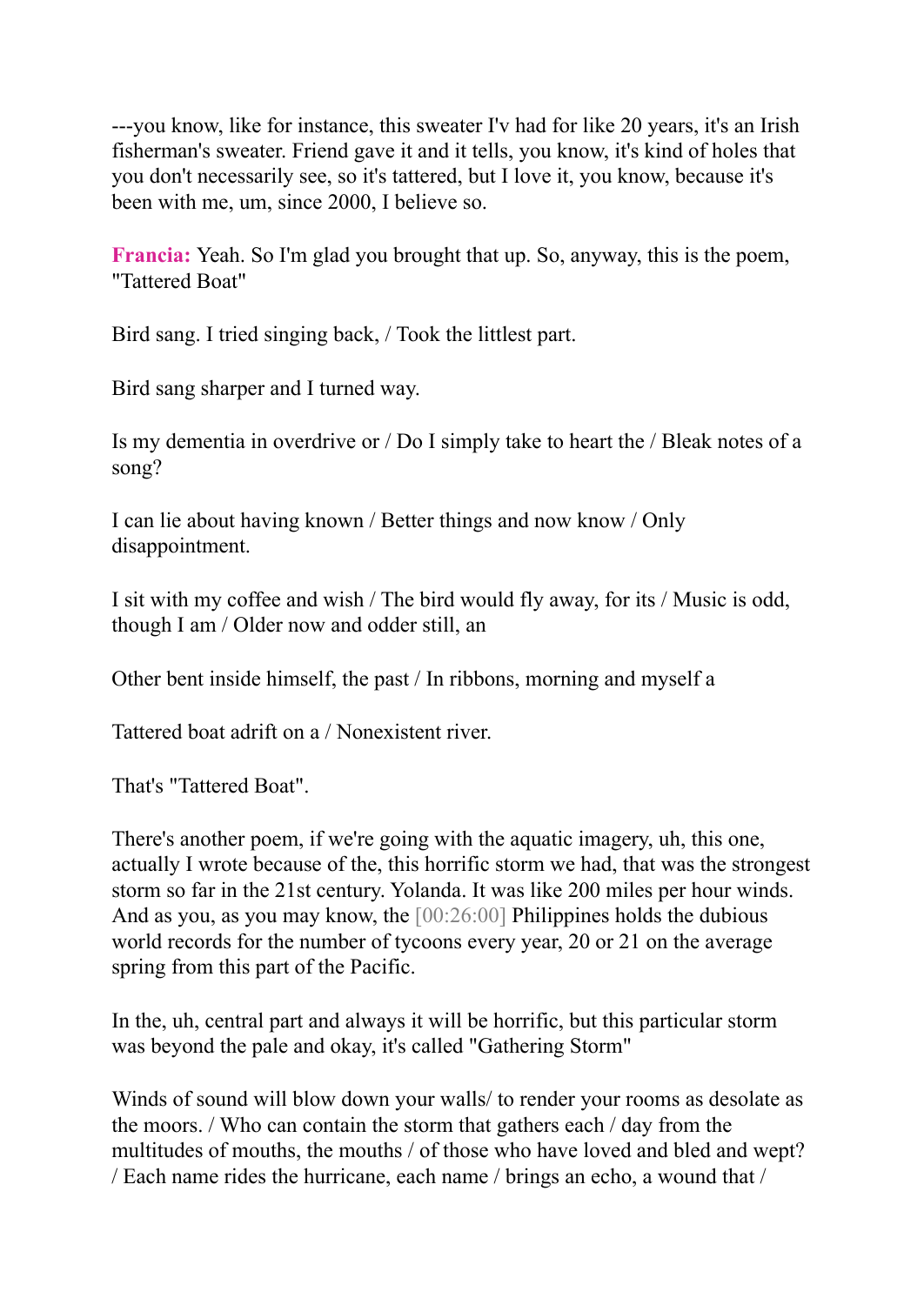mothers a republic of nothingness. / I would wish to cut my body into multitudes and to / every part add a tongue to utter all their names / I would wish my body into innumerable cathedrals, / every strand of hair a shrine for all who have fallen.

I would wish my body to arise each / time, hosts of them, manifold and / myriad in their colors, god beautiful--- / blood red in the firewinds, emerald freen in / the stirring breeze, indigo under a blossoming / sky, in a communion which beckons growth. / The sounds that blow down your / swalls will be the murmrs of gardens digging / deep to embrace the dead with gtheir roots, / to erect cities of bone and memory, to / send out the tendrils of an epistemology, the epistemology of refusal, / a refusal to die even when we are dead.

**Laura:** I'd like to talk about two things, I'd like you to, to expand for our listeners, what you mean by epistemology and how you're utilizing this concept inside the poem

**Francia:** Okay, my choice of words, [00:28:00] often rides on the sound, not necessarily the spelling, I mean, not necessarily on the meanings. So I thought epistemology sounded good.

And it's the way that I approach poetry as distinct from a prose mentality, a prose, let's say a prose writer, um, will have a clearly defined map from A to C going through B. As a poet, I have no idea where I'll wind up. I wish to start from a word or a phrase. And in this case, remembering back, you know, I was struck by the ferocity of the storm, but then you can also read the poem as a political, um, recalling of the people who die in the Philippines because of different kinds of storms, the storm of poverty, of political violence, as well as physical storms, you know, so I thought epistemology sounds nice. and it also kind of covers, hints at different layers of meaning, brings to mind what I think at T.S. Eliot once said, You can appreciate the poem even before you understand it. And you kind of reverse engineer that I will like something, even if I don't know why, but I'll say I'll go with it.

I don't need to know the A's and the B's everything rational about the choice. [00:30:00] If I feel good, I'll go with it then later on, I'll say, okay. I can look at it and say, why did I choose that? And invariably, I'll say, oh, I liked it.

But yeah, in that word, I liked the sound.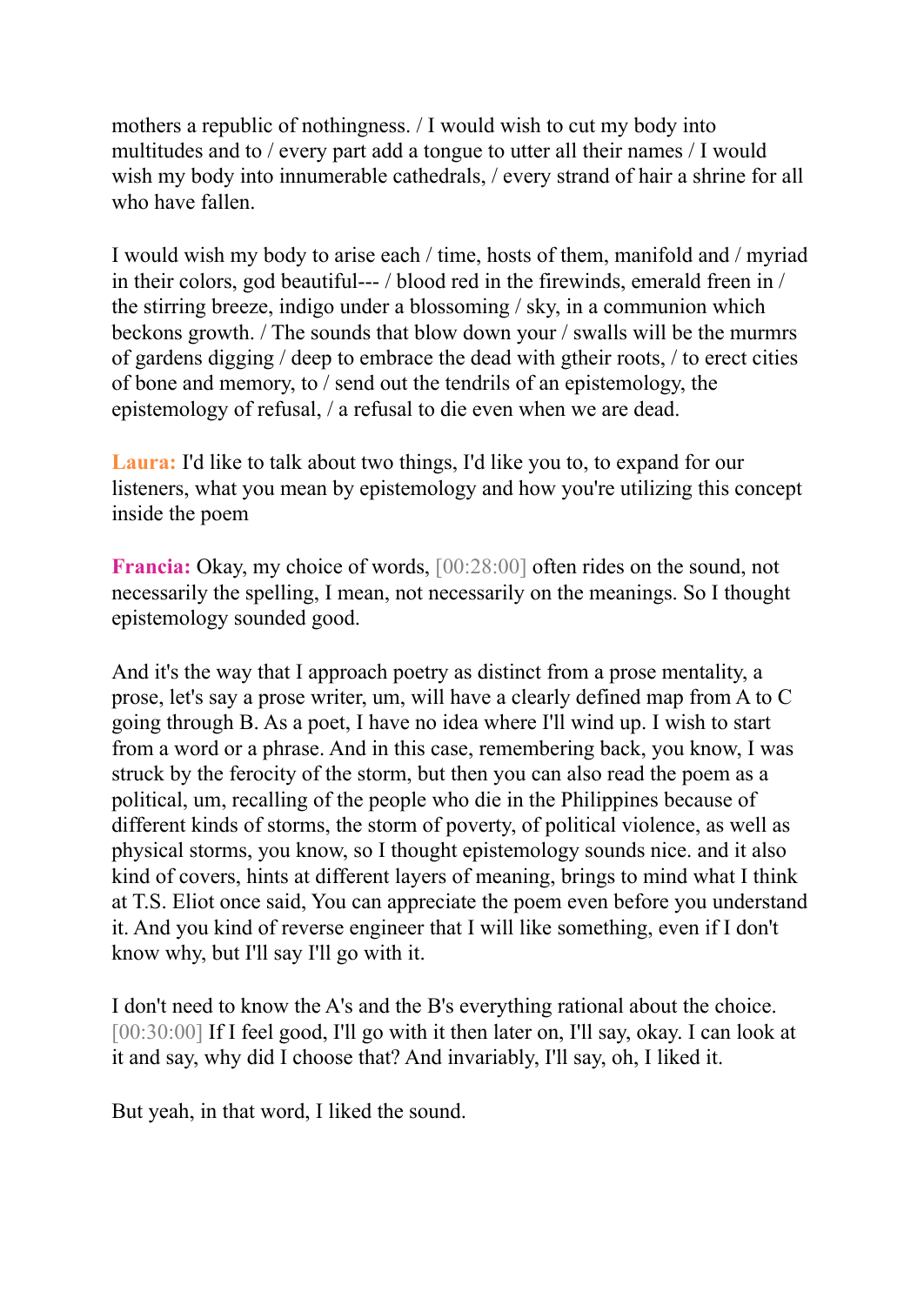**Laura:** I love that that's your answer because part of what I loved about the appearance of epistemology of refusal, it's sort of, we're going through the poem and I'm really in this bodily space with you with the repetition of, I would wish that my body, I would wish that my body and in no way as a listener, am I expecting to then hear 'epistemology of refusal'!

And it hits us! Both in terms of the sound and in terms of the conceptual weight at the end.

**Francia:** Do you ever write?

**Laura:** Um, well, I'm writing my dissertation... but I love poetry!

And that would be the next question too. If you want to talk a little bit, connecting back to the, um, "Tattered Boat", the titular poem that you read first, about the body and embodiment. I really caught on to the image of the bended over body. And then here you have all of these desires that you're locating in your own body.

Yeah, well, you know, in Tattered Boat, I referred to the inner body that may be very different from say the upright body. So in the case of Tattered Boat, it's kind of a body within me. That's kind of bent and unsure, maybe fetal. Um, and I leave it to the reader to imagine why the body has been... what causes that body within the poet or the speaker, because the speaker may not always be the poet himself, you know, there's a kind of distancing.

And so, yeah. I [00:32:00] like to leave space for the reader, to, for the reader's imagination to come in and to work, you know, and I don't want to lay everything out, you know, and for me, that's the beauty of poetry, it forces the reader to work, and if they're willing to work, then hopefully there'll be a reward.

Perhaps we can turn now to your recently debuted play, *Black Henry*. Our listeners are going to need some context, a little bit about the story. And I guess my opening question would be, why did you take on this huge canonical story for me, the *conquistas*, these epics. it's brave!. It's very daring.

What were your goals and why?

**Francia:** Yeah well, I have a Yahoo email account and the name I use for that is Lapu Lapu, who was the man who slew Magellan, or it was his army that's slew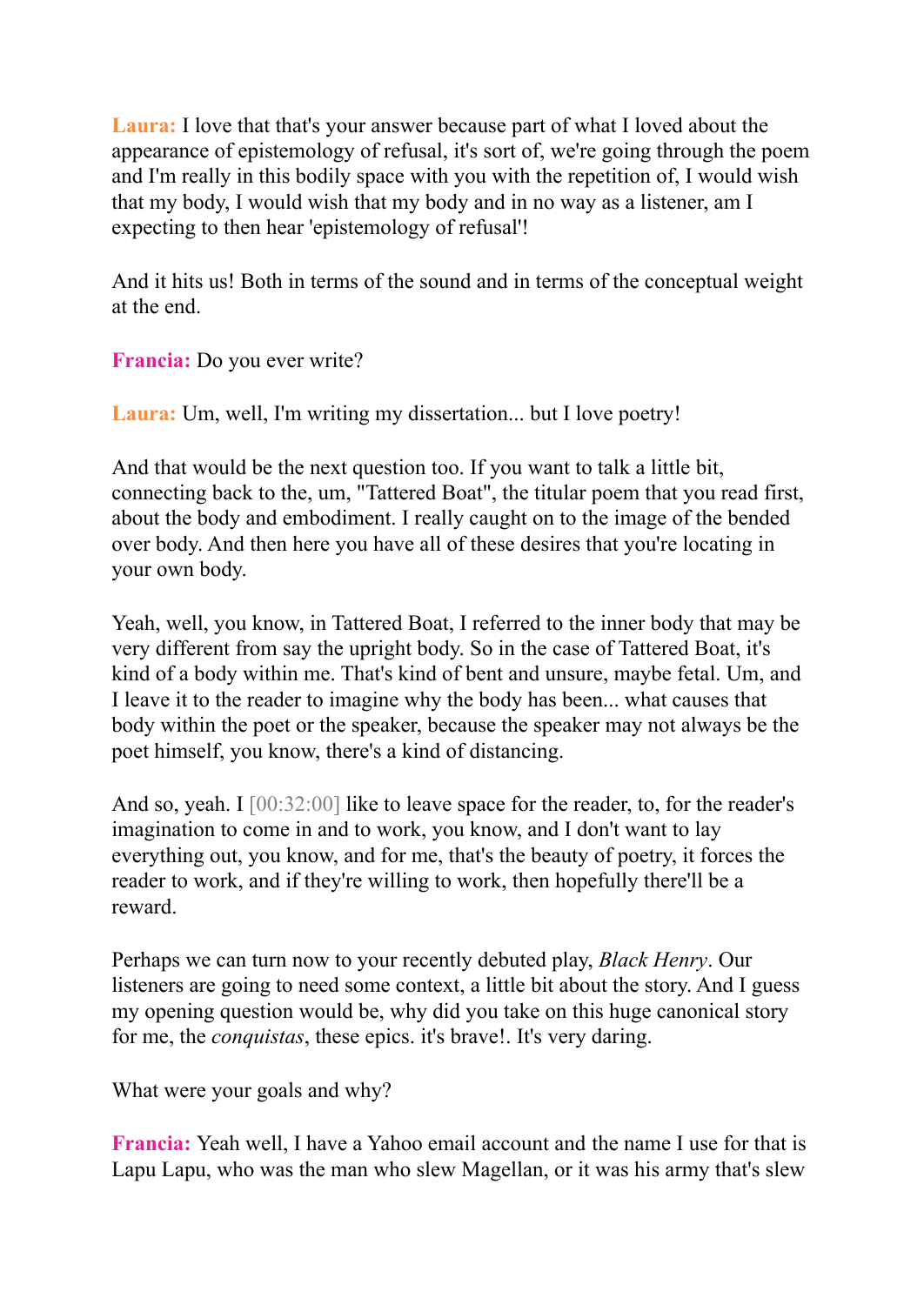Magellan, and a number of the conquistadors, I've always had that name. Before, I think 2000, I read the journals of Pigafetta, now Pigafetta accompanied Magellan on the historic, uh, circumnavigation.

And he survived. And it's through his journals that we learned most of what we know about that, uh, expedition and, when Magellan and the ships by then the five ships are down to three. They reached the Philippines in, of course it wasn't known as the Philippines, in 1521, 500 years ago in March of 1521, [00:34:00] Magellan had a slave, a Malay slave, whose Christian name was Enrique.

And suddenly he makes an appearance in Pigafetta's journals because it turns out he speaks the language of Cebu the island, where they dock for I think six weeks. And he looks like the islanders. You know, and in the play of course, Magellan tells Enrique, Enrique, this is wonderful! You look like them, you speak the language and he doesn't go to the logical conclusion, which is maybe you came from here and Enrique by 1521 had been Magellan's slave for 10 years.

He had been bought in Malacca, which is in Malaysia, which is west of the Philippines. Malacca had a famous slave market. So you have these raider ships that went through Southeast Asia and raided coastal towns and took their captives to Malacca the slave market. Yeah, they were commodities.

**Laura:** This is important context because I don't think that many listeners are aware of a slave trade happening in the Indian Ocean in that area. Definitely not, uh, very well documented.

**Francia:** Absolutely. And the Portuguese were in Goa at the time and Magellan, uh, an expedition went to Malaka. I believe they attacked it and there was a slave market and he takes Enrique, you know, young man, teenager. He becomes his personal slave... body, man, I guess in today's terms because he has him baptized and then Enrique goes with [00:36:00] him to Europe, learn Spanish, probably spoke Portuguese and in a way becomes the modern Filipino.

If we assume, and we have quite a bit of basis for assuming, he originally came from Cebu, which is the central part of the Philippines. Ten years after, he arrives and says, Hey, these people, they look like me, I speak their language. It's bringing back memories of the years that when I was growing up. He becomes a kind of Malinche.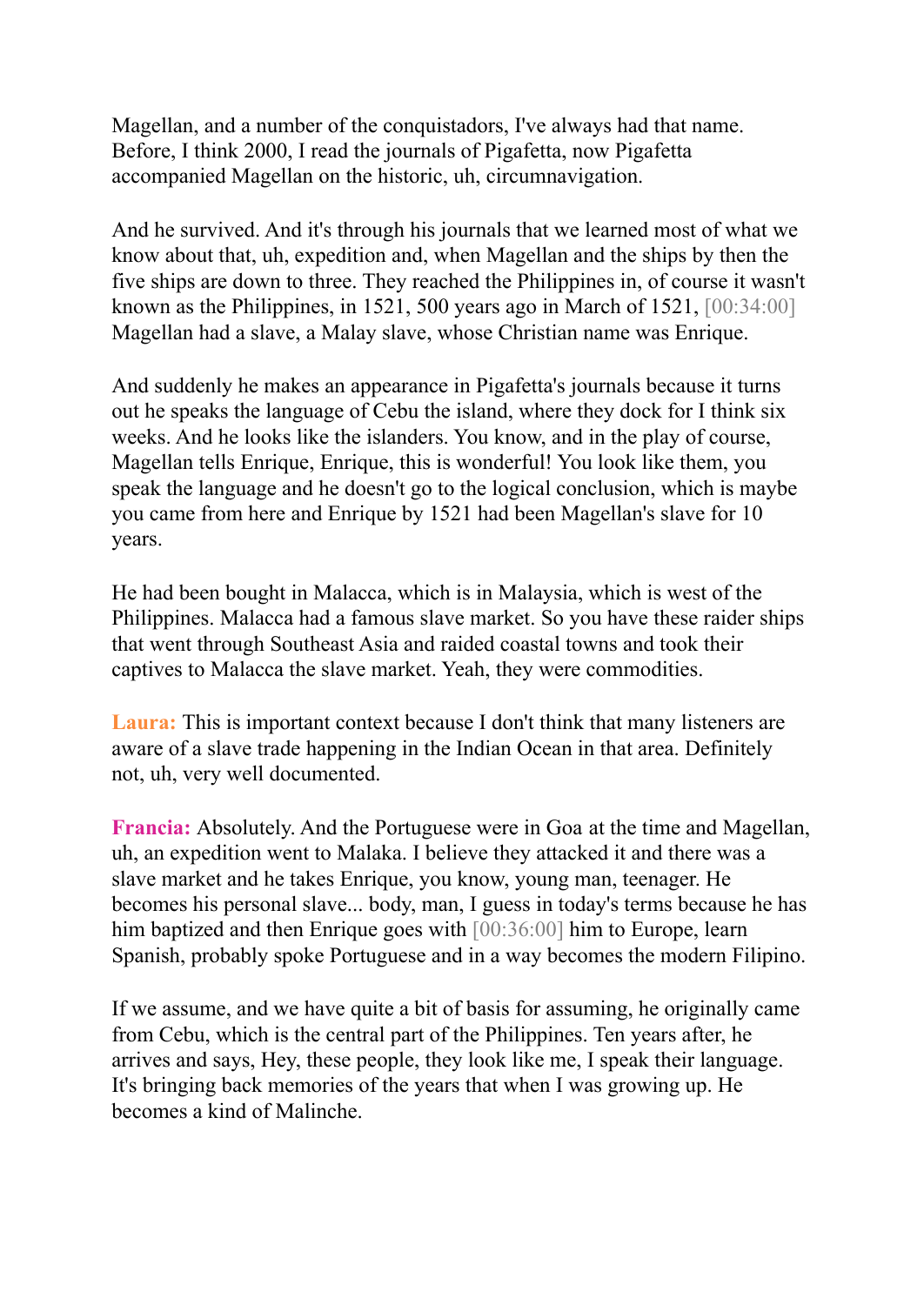He becomes the bridge between the conquistadores and the native tribes in Cebu and without him, uh, it would have been probably a very different story. So in Pigafetta's journals, he becomes prominent, but once the, Magellan is slain. in that fateful encounter. And what happens is that Magellan is thinking I can take over, you know, uh, the Pope basically divided the globe into two. I believe the Western part was for Spain and the Eastern part for Portugal or vice versa.

**Laura:** Mhm, Tordesillas.

**Francia:** And basically disregarded any of the other nations. Right? So he said, yeah, you know, I have permission I'm taking over and he was an over-zealous Catholic. And he tells the chieftan of Cebu, if you ally with me, I can take care of your opponent, Lapu Lapu, my email name, because the two were at [00:38:00] odds. So Humabon, out of uh, strategic gain says, okay, let's ally, I'll convert. So he converts he and his queen and the court convert to Christianity for Humabon, it's purely utilitarian, but for the queen, she begins to really dig the religion. Because it's a very different approach.

Okay. But that's kind of in the background. So Magellan says, you know, I can take care of your foe Lapu Lapu, Humabon says, well, I can give you a thousand warriors. Magellan says, cool it, my men, each one of them is worth a hundred of yours. It's insulting---

**Laura:** This is about to go sideways for him!

**Francia:** Yeah. And Humabon is thinking okay, you asshole, go ahead! You know, my men, we'll just watch, you know, so they go and the captains of Magellan, you know, the three other captains say, oh yeah, this is not such a good idea. We're just coming here for trade, to get, to get spices. Why do we need to involve ourselves in this inter tribal warfare and Magellan says, Hey, listen, if we don't show them, who's boss they're not going to listen to us.

So he gets 60 volunteers because he said nobody has to come with me. I just want volunteers. And of course Enrique goes along. And of course, you know, is he a traitor? Is he working against his own people? By then he's formed this-- there's a trait with Filipinos, they become very loyal.

And Magellan, it's implied, treats him quite well, because in the will [00:40:00] of Magellan, he says on my death, you will be a free man. And you will be given 10,000 maravedís, which is a substantial sum of money.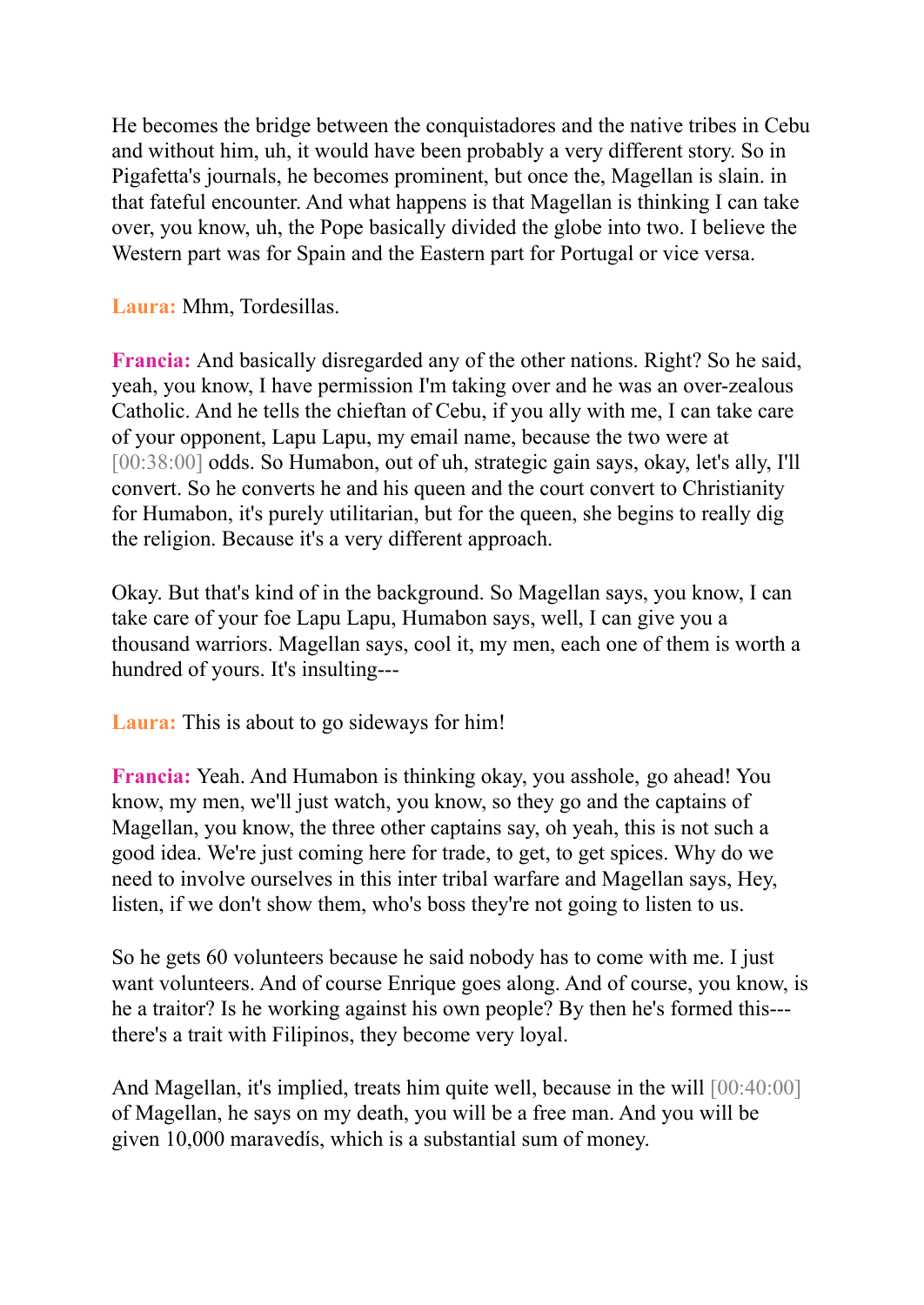**Laura:** Quite a sum of money!

**Francia:** Yeah. So he was loyal to Magellan because he was, you know, like maybe 15 and Magellan becomes this father figure. Right?

**Laura:** Sure. I think also, um, if I'm remembering the journey correctly, they had just forged themselves in the crucible of that journey across the Pacific, where they almost starved to death, nobody had any idea where they were, it was, it was almost a year, if I remember right?

**Francia:** Six months...

**Laura:** That would make you bond with anyone! Thinking about the pandemic...

**Francia:** Yeah, absolutely. Yeah, absolutely. You know, the, what we're undergoing is nothing. I mean, they have to eat rats, drink their urine, capture seagulls, you know, it was horrible. And they get to the Philippines and there's a tradition of hospitality in the islands for the first time. It's unlike, say, many places along the way. You know, they have to fight whoever the indigenous tribes were. The Filipinos said, Hey, we have a lot, you know, we can share it's great. And he takes advantage of-- Magellan takes advantage of that. So, Enrique is in the position of owing a lot to Magellan and he can see also this intra ethnic rivalry brewing.

So he's not sure, you know, but when Magellan is killed, his successor refuses to let Enrique free. He refuses to follow the will because he says as long as I'm the captain and commander and we're on this boat, I am your master and you will still be a slave. So Enrique basically says, well, fuck you, you know, I don't owe you anything, [00:42:00] but he doesn't say that.

He says, okay, he plays along. But then, you know, in the play, he hatches this revenge with Humabon because by then Humabon realizes Magellan is ordinary. He's not some huge, not like the way that Moctezuma viewed Cortez as a kind of semi divine figure, right, on the white horse. Humabon is down there, and he says, okay, what do you plan?

And he says, we have a dinner, invite them to bid them farewell on their long voyage. And then we strike. And that's how the play culminates. And then at the end, of course, he's buried with Islamic prayers, but the queen in another scene that ends the play, she's seen with the priest who stayed behind and they're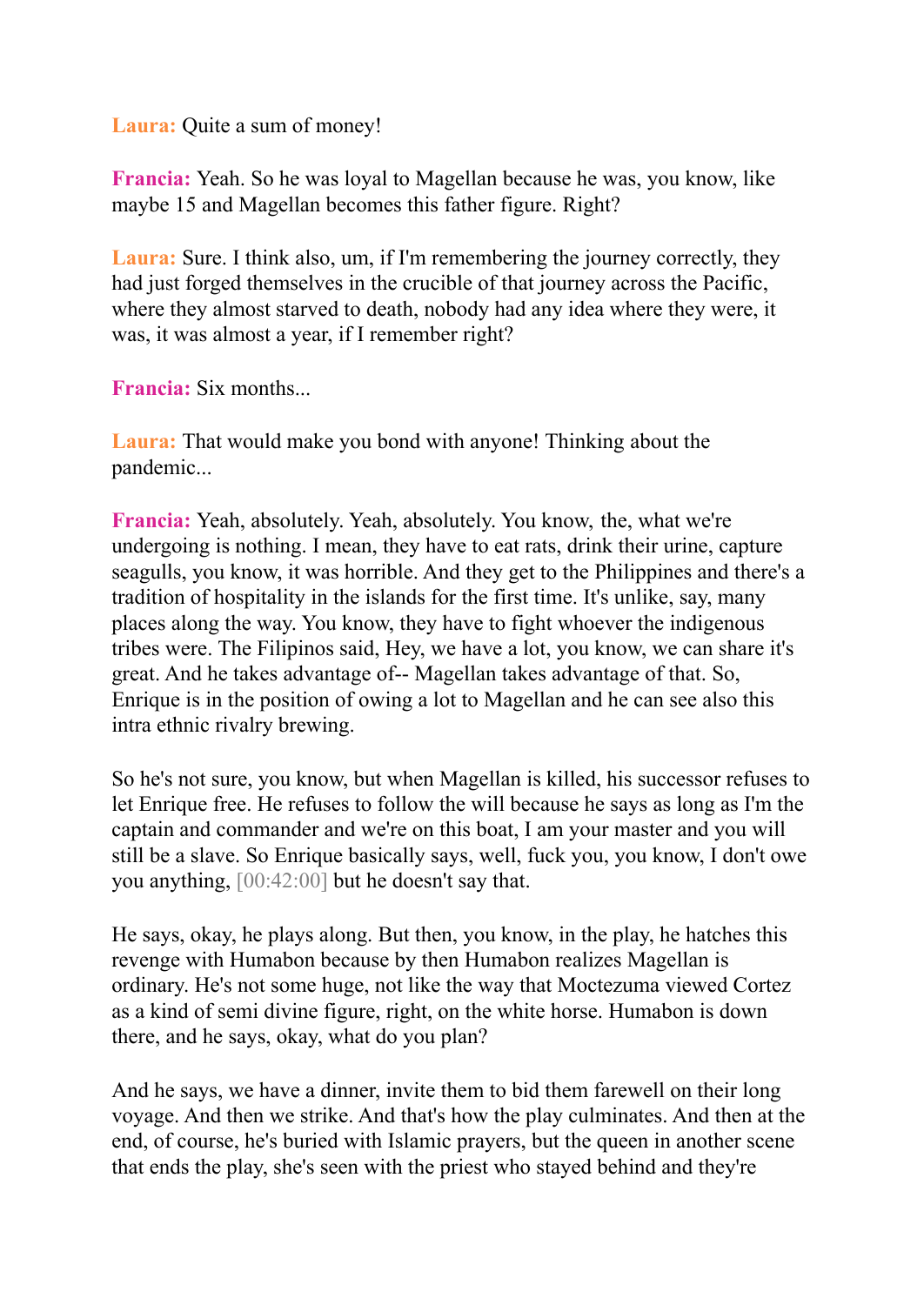saying the Lord's Prayer and she's properly, she's kneeling and really means what she's saying.

So there's that reference to the Christianization that's going to come.

So Enrique becomes not only the prototype of the modern Philippines because he learns several languages. He, because the prototype of the colonial subject and he becomes the first overseas Filipino worker and, you know, the Merchant Marine? 40 to 60% of the crew are made up of Filipinos on cruise ships, on commercial containers, they're Filipino. So there's a whole tradition of seafaring.

And, you know, I joke with my friends Enrique didn't know is coming back to the Philippines. So he didn't bring any home coming goods. [00:44:00] Filipinos, if you know any, when they go back home, they have these huge, what we call Balikbayan boxes, full of whatever goods: candy, the electronic apparatus as you know, as welcoming gifts. So, you know, he didn't know he was returning to where he most likely came from.

And I'm not the only one saying that, uh, I think a number of historians are saying he probably was the first to circumnavigate the world because Magellan is killed and 18 people make it back. But before then, and Enrique comes back to where he was raised because he speaks the language and he looks like that. Yeah.

**Laura:** So for you, this, taking on this grand narrative has to do with the connections that you feel resonate with the experience of Filipino diaspora today?

**Francia:** Yeah! Yeah, yeah. But of course, I didn't want to load it with, you know, you have to also stay away from making it propagandistic. I wanted the story to survive when he saw that, even if he didn't know, you know, just the weight of the narrative, this man, wanting to conquer this territory, the people he deals with were also using him and the man in between who is in Enrique and what happens to him when his master dies and the successor this--- you know. has no feelings for his humanity, you know, that's the story. And you can see certain resonances because of the history of colonialism and Christianity and the diaspora, yeah.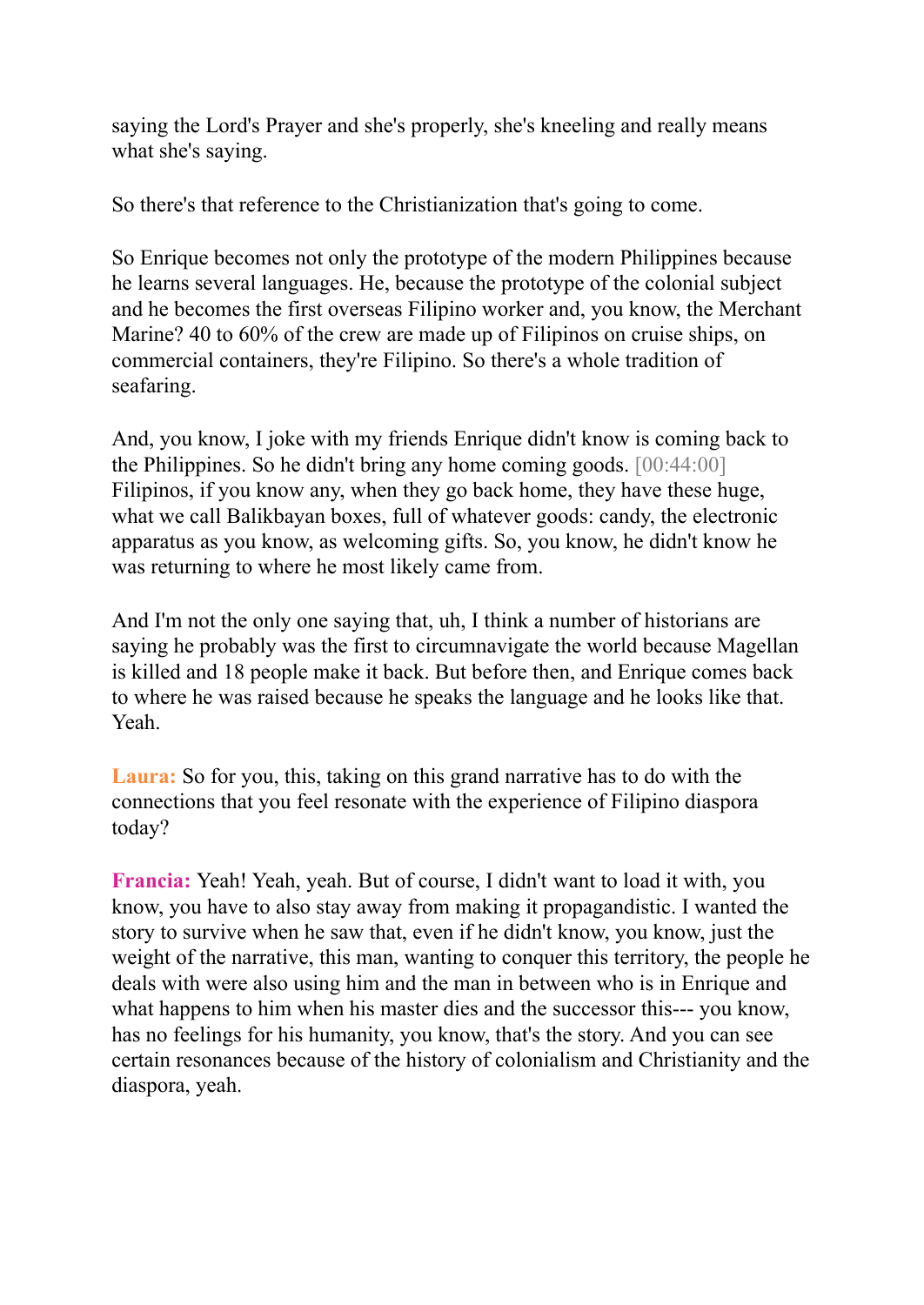**Laura:** Are you familiar with the PBS show *Secrets of the Dead*? It's one of their big---

**Francia:** They had a Magellan---

**Laura:** Would you like to speak about this?

**Francia:** Yes,  $[00:46:00]$  I was so disappointed because---

**Laura:** They were doing a rewriting, but they rewrote the wrong story!

**Francia:** Absolutely! And then Enrique looks like a 60 year old man. He has grey hair and he was like maybe 25 or---

**Laura:** And the hero was Elcano in the end.

**Francia:** Of course, you know, and I was like, thinking, yeah, this is so conventional.

That story of Enrique was so much more interesting and the way they portrayed the warriors, um, they're relying, I think on Pigafetta saying there were a thousand men, but did he go and count them? You know, they were only 60 and certainly Lapu Lapu's men were more numerous, but they didn't have to be a thousand because these guys were warriors. They knew the martial arts.

**Laura:** They knew their own land.

**Francia:** Yeah, and what they did was they aim because, you know, Magellan's men wore breast mail, right, and helmet, so they aim for the legs and the neck and they were, Lapu Lapu's men were fleet, they were not burdened by armors that they could run and dodge.

So they went slashing. So they had to retreat, you know, so yeah, it was, too bad.

**Laura:** It was too bad because I just love that--- I mean, maybe historically we will never have the total evidence to say that Enrique was the first person to truly circumnavigate the globe. But I think we can say with certainty that the first person to circumnavigate the globe was definitely a person of color and that person was probably enslaved.